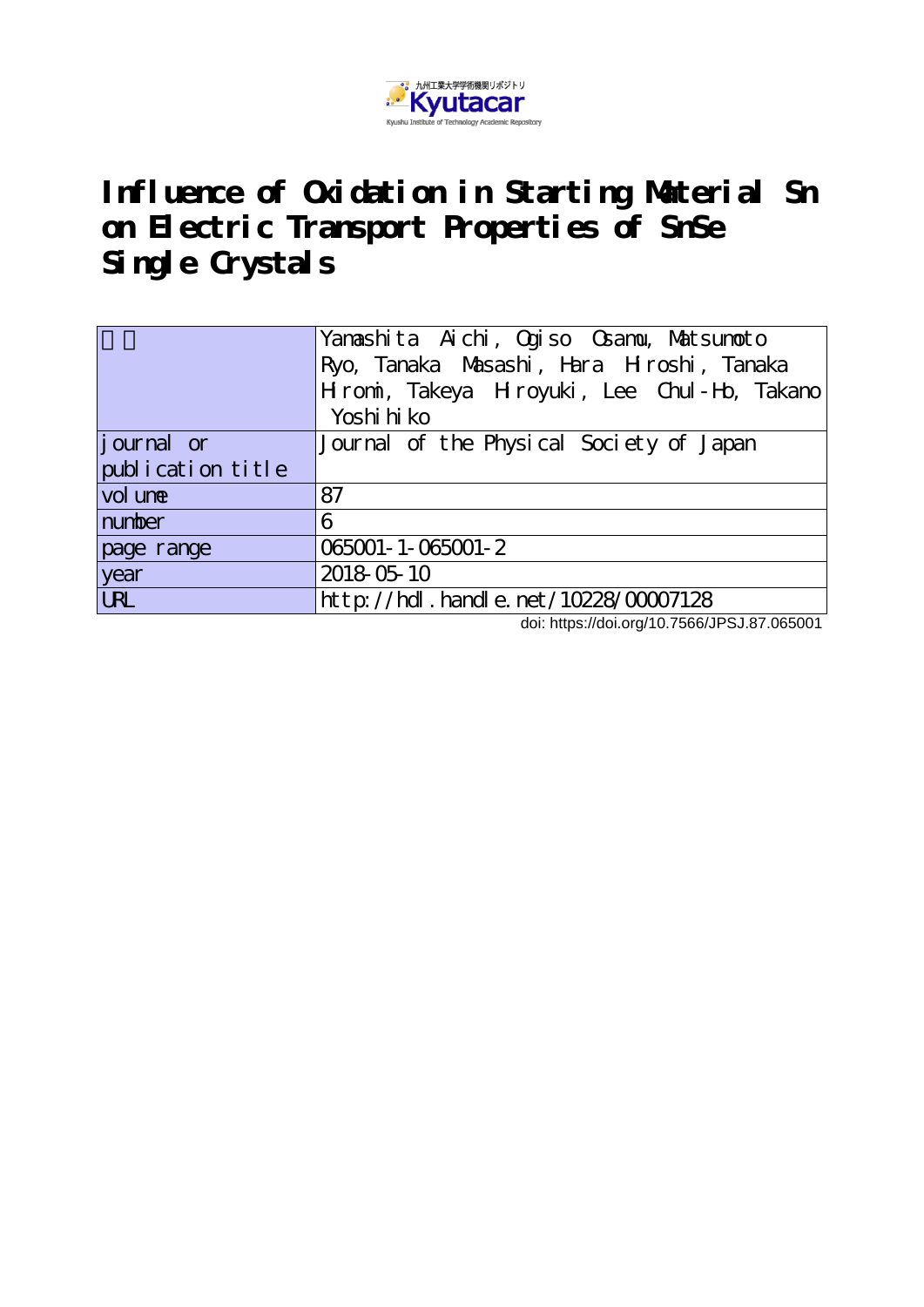| $\mathbf{1}$     | <b>Influence of Oxidation in Starting Material Sn on Electric</b>                                                                 |
|------------------|-----------------------------------------------------------------------------------------------------------------------------------|
| $\sqrt{2}$       | <b>Transport Properties of SnSe Single Crystals</b>                                                                               |
| 3                | Aichi Yamashita <sup>1, 2‡</sup> , Osamu Ogiso <sup>1, 2</sup> , Ryo Matsumoto <sup>1, 2</sup> , Masashi Tanaka <sup>1, 3</sup> , |
| $\overline{4}$   | Hiroshi Hara <sup>1, 2</sup> , Hiromi Tanaka <sup>4</sup> , Hiroyuki Takeya <sup>1</sup> , Chul-Ho Lee <sup>5</sup> , and         |
| $\bf 5$          | Yoshihiko Takano <sup>1,2</sup>                                                                                                   |
| $\,6\,$          | <sup>1</sup> WPI-MANA, National Institute for Materials Science, 1-2-1 Sengen, Tsukuba, Ibaraki,                                  |
| 7                | 305-0047, Japan                                                                                                                   |
| $8\,$            | <sup>2</sup> Graduate School of Pure and Applied Sciences, University of Tsukuba, 1-1-4                                           |
| $\boldsymbol{9}$ | Tennodai, Tsukuba, Ibaraki, 305-8577, Japan                                                                                       |
| 10               | <sup>3</sup> Graduate School of Engineering, Kyushu Institute of Technology, 1-1 Sensui-cho,                                      |
| 11               | Tobata, Kitakyushu, Fukuoka, 804-8550, Japan                                                                                      |
| 12               | <sup>4</sup> National Institute of Technology, Yonago College, 4448 Hikona, Yonago, Tottori 683-                                  |
| 13               | 8502, Japan                                                                                                                       |
| 14               | <sup>5</sup> National Institute of Advanced Industrial Science and Technology (AIST), Tsukuba,                                    |
| 15               | Ibaraki, 305-8568, Japan                                                                                                          |
| 16               |                                                                                                                                   |
| 17               | We found that the electronic transport property of SnSe single crystals was sensitively                                           |
| 18               | affected by oxidation in raw Sn. Semiconducting SnSe single crystals were obtained by                                             |
|                  |                                                                                                                                   |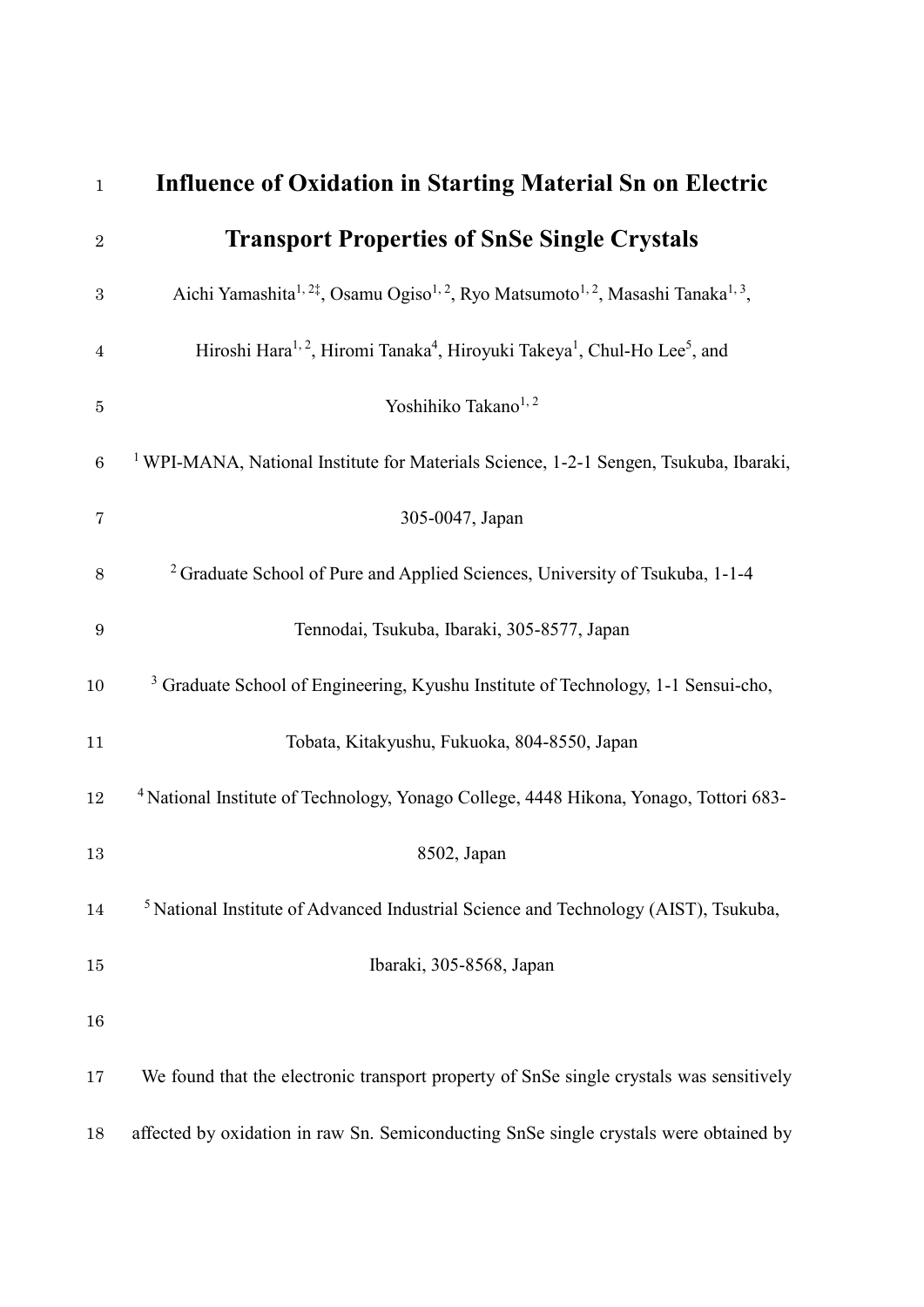| X-ray photoelectron spectroscopy analysis revealed that the surfaces of raw Sn were     |
|-----------------------------------------------------------------------------------------|
| oxidized, which volume fraction is lower in grain Sn. This indicates that the amount of |
| oxygen in raw Sn is the key factor for the electronic transport property of SnSe.       |
|                                                                                         |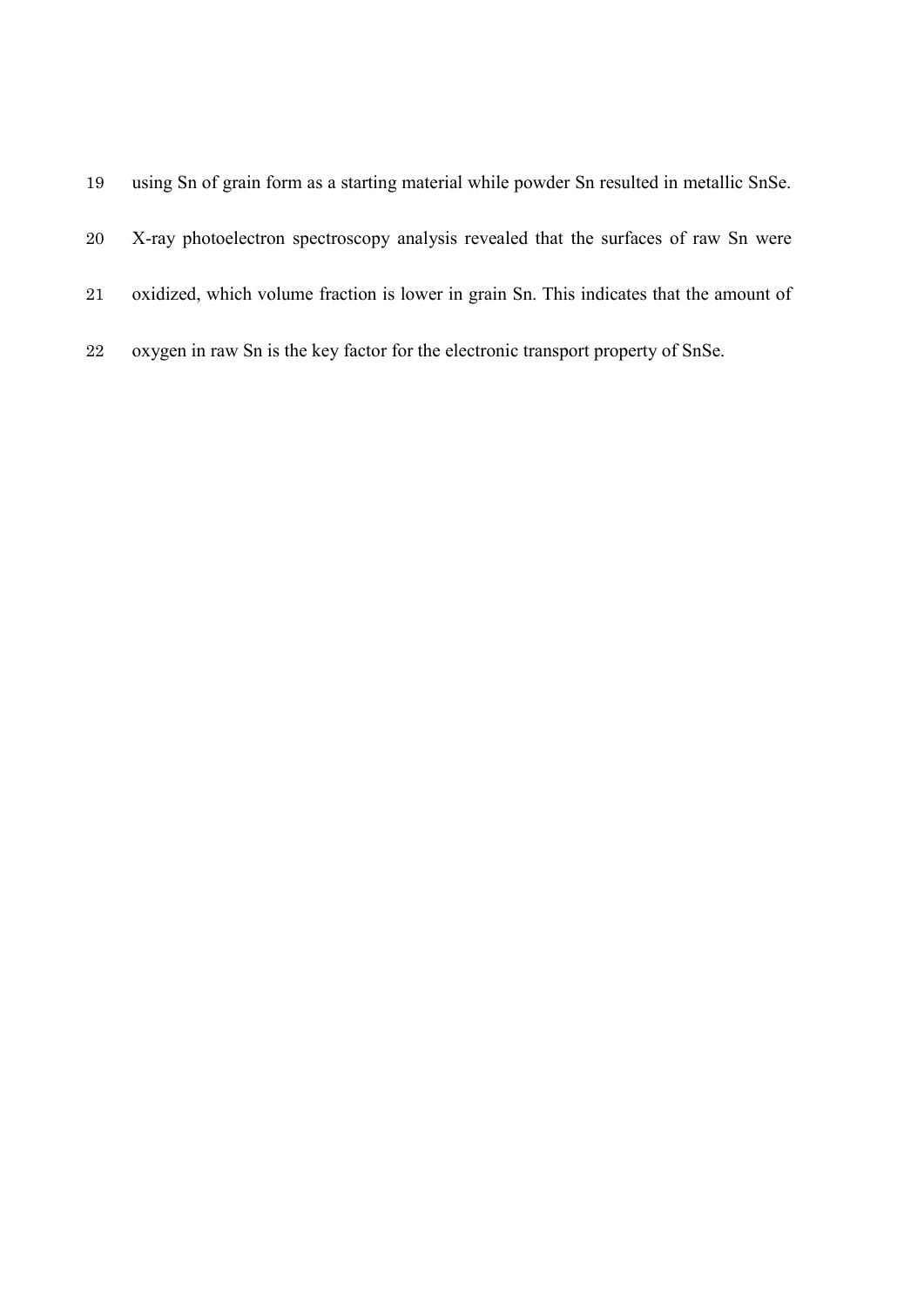| 23          | SnSe is well-known as a p-type semiconductor for a long time [1-3]. Recently, Zhao et      |
|-------------|--------------------------------------------------------------------------------------------|
| 24          | al. reported that SnSe single crystal shows ultrahigh dimensionless figure-of-merit $(ZT)$ |
| 25          | values of 2.6 and 2.3 at 923 K in the b and c directions [4]. These high $ZT$ values are   |
| ${\bf 26}$  | achieved with high power factor and extremely low thermal conductivity. After the report   |
| $\sqrt{27}$ | in 2014, intense investigations have been conducted by many groups [5-22]. More            |
| $\bf{28}$   | recently, the ZT values around 2.0 have been reported with Bi-doped n-type and Na-doped    |
| $\bf 29$    | p-type SnSe single crystals [5, 16, 17]. However, the reproducibility of the exceptionally |
| $30\,$      | high thermoelectric performance has not been obtained to date. Different thermoelectric    |
| 31          | properties, especially in electrical conductivity, have been reported from several groups  |
| $32\,$      | for both of single crystalline and poly crystalline samples. Some groups reported metallic |
| 33          | behavior in electrical conductivity [16-18]. On the other hand, others reported            |
| 34          | semiconducting behavior [19-23] and consistent results have not been obtained so far.      |
| 35          | Motivated to figure out the reason of these different results, we focused on the possible  |
| 36          | influence of oxygen content in the starting materials of Sn. Herein, we report on the      |
| 37          | electrical conductivity measurements along the bc plane for SnSe single crystals in a      |
| 38          | temperature range from 2 to 390 K. It was found that the electrical conductivity was       |
| 39          | controlled by changing the oxygen content during the synthesis. The electrical conducting  |
| 40          | behavior changed from semiconducting to metallic with increase of the oxygen content       |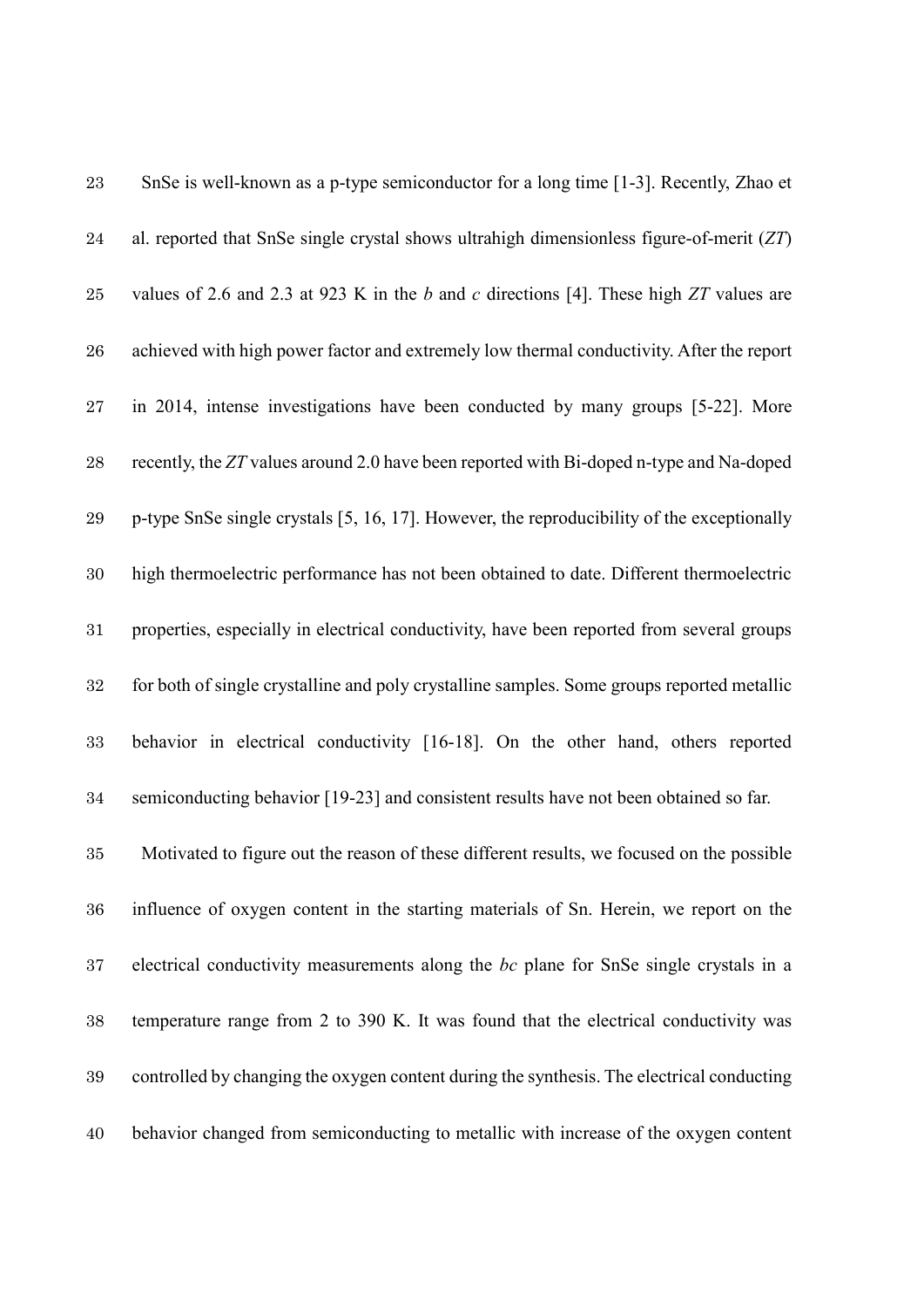41 in the raw Sn.

42 Single crystals of SnSe were grown from the congruent melt. Starting materials were 43 Se chips and two different forms of Sn. Grain form Sn (diameter:  $\sim$  3.0 mm) and powder 44 form Sn (diameter:  $\sim 0.15$  mm) with the same purity of 99.99 % were used. To examine 45 the form dependence on electric transport property of grown single crystals, the ratio of 46 grain and powder form Sn was systematically varied (grain Sn : powder  $Sn = 100:0, 90:$ 47 10, 70 : 30, 0 : 100). These Sn grains and/or Sn powders and Se chips were loaded into 48 quartz tubes in stoichiometric composition. The tubes were then evacuated and sealed. 49 They were slowly heated to 600°C and kept for 12 hours followed by furnace cooling. As 50 a result, poly crystalline ingot of SnSe was obtained. The obtained ingot was ground and 51 heated to 1000°C and kept for 10 hours in the double sealed evacuated quartz tubes. These 52 double quartz tubes are necessary to avoid the enters of the oxygen by the breaks of inner 53 quartz tube due to stress from the structural transition during furnace cooling. They were 54 cooled down to 840°C in 8 hours followed by furnace cooling. Finally, SnSe single 55 crystals with typical size of  $10 \times 5 \times 3$  mm<sup>3</sup> were obtained. 56 Powder X-ray diffraction (XRD) patterns were measured by using Mini Flex 600 57 (Rigaku) with Cu-K $\alpha$  radiation. For the measurements, single crystals were ground into

58 powder. Chemical states of raw Sn were examined by X-ray photoelectron spectroscopy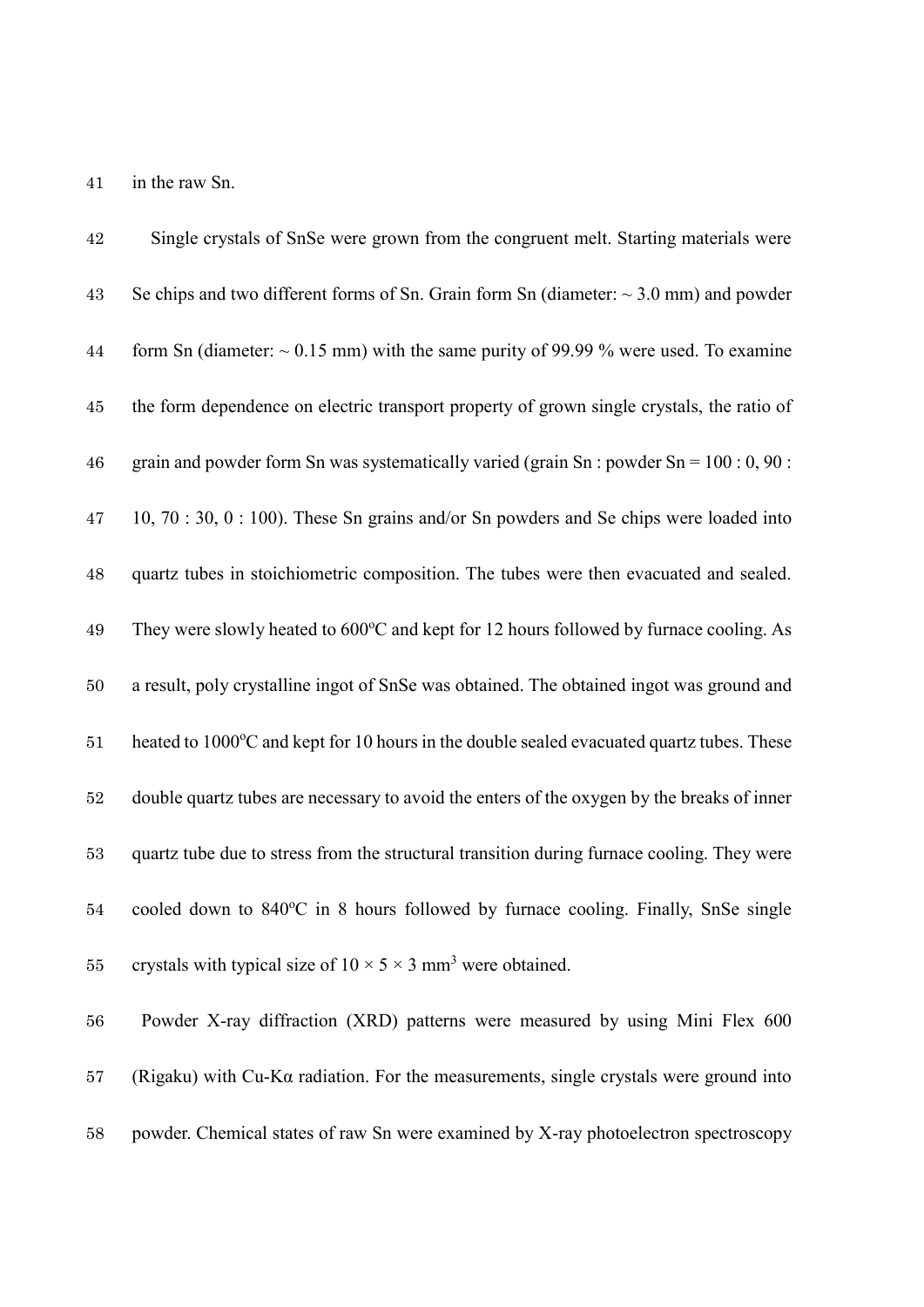(XPS) analysis using an AXIS-ULTRA DLD (Shimadzu/Kratos) with an Al-Kα X-ray 60 radiation ( $hv = 1486.6$  eV), operating at a pressure of  $9 \times 10^{-9}$  Torr. The analyzed area 61 was approximately  $1 \times 1$  mm<sup>2</sup>. Electrical conductivity was measured using a Physical Properties Measurements System (PPMS, Quantum Design) in the temperature range of 2–390 K.

 XPS analysis was carried out to examine the chemical states of raw Sn in the both grain (red line) and powder (blue line) forms (Fig.1). There is a well-defined peak at 487.5 eV 66 in the XPS spectrum of the Sn 3d, which is associated with the Sn  $3d_{5/2}$  state. This is a 67 characteristic feature of a tetravalent Sn ion  $(Sn^{4+})$  [24], implying the presence of SnO<sub>2</sub> in both grain and powder Sn. Most likely, it could be on the surfaces. The smaller peak at 69 around 485 eV arises from the Sn<sup>0</sup> state [24], indicating the presence of the non-oxidized 70 metal Sn. The thickness of  $SnO<sub>2</sub>$  layer should be less than few nm that is the value of the penetration depth of XPS measurement. These results indicate that by using the powder Sn the larger amount of oxygen content would be included during the synthesis due to 73 larger volume fraction of  $SnO<sub>2</sub>$  coming from the larger surface area. Figure 2 shows the X-ray diffraction patterns of pulverized SnSe single crystals grown from grain and powder Sn. Inset shows the enlargement of the (400) reflection. The

diffraction patterns of both samples can be indexed with an orthorhombic system of the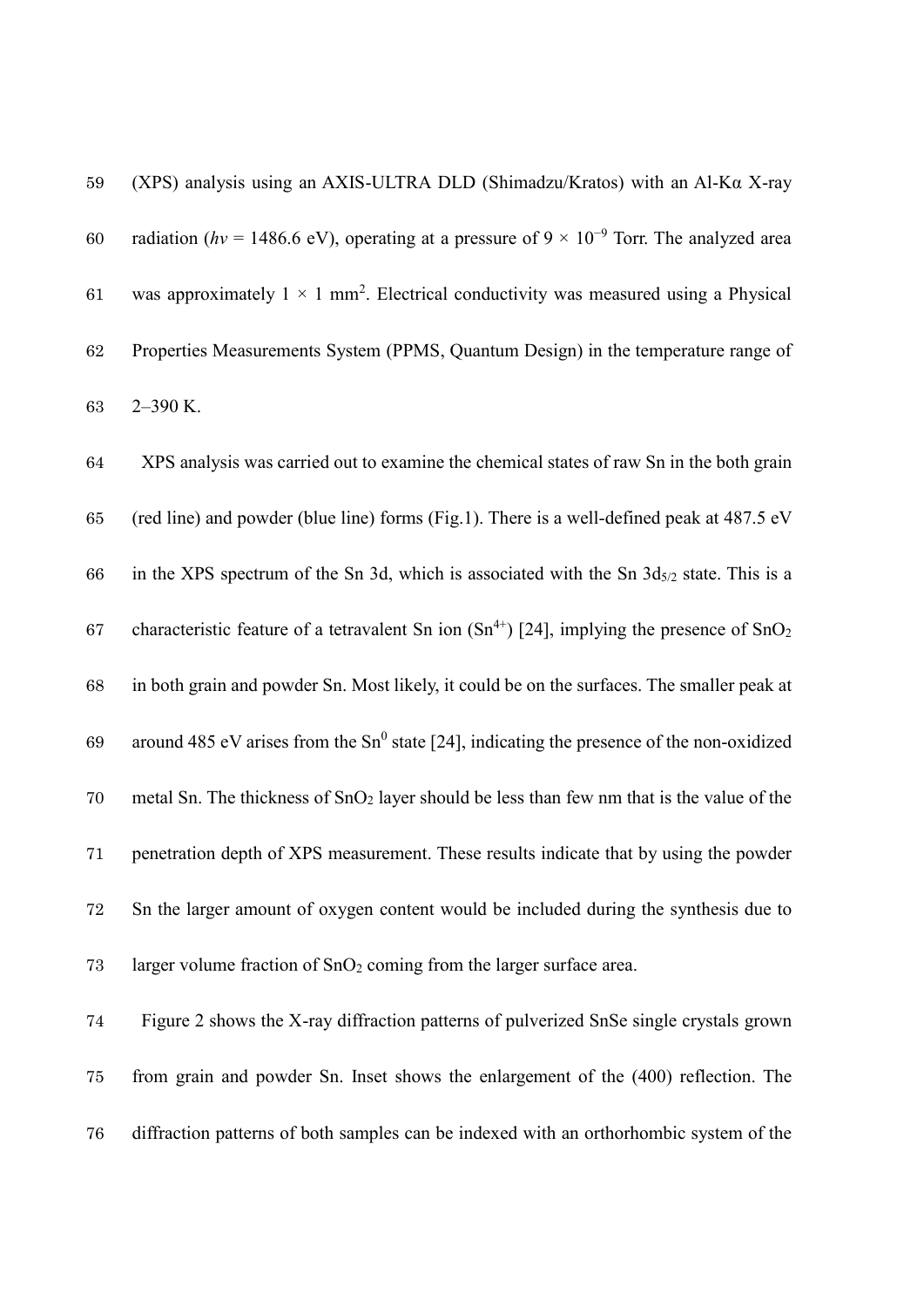space group *Pnma*. The lattice constants of *a*, *b* and *c* axes were determined to be *a* = 78 11.48(7) Å,  $b = 4.44(2)$  Å and  $c = 4.15(1)$  Å for both samples comparable to the literature. 79 Note that there are no peaks related to  $SnO<sub>2</sub>$ , indicating that the oxygen content is quite low.

 Figure 3 shows the temperature dependence of the electrical conductivity of SnSe single crystals along the *bc* plane. The electrical conductivity strongly depends on the ratio of grain and powder form Sn used as starting materials. The sample from grain Sn 100%, which may contain the smallest amount of oxygen content, showed semiconducting behavior. The conductivity sharply decreased with decreasing temperature. The small electrical conductivity indicates a low hole concentration ensuring the purity of the sample that has small deviation from the ideal stoichiometry. On the other hand, the electrical conductivities increased and their behaviors became metal like with decreasing the ratio of grain Sn and increasing the amount of oxygen content. The electrical conductivity of SnSe grown by 100% powder Sn showed good agreement with that of the reported ones by Zhao et al. [4]. The present results indicate that transport properties of SnSe single crystal can be controlled from semiconductor to metal by varying the ratio of grain and powder form of Sn used as a starting material. This can be due to the difference of the oxygen volume fraction presenting on the surface of both raw Sn. In fact, pure SnSe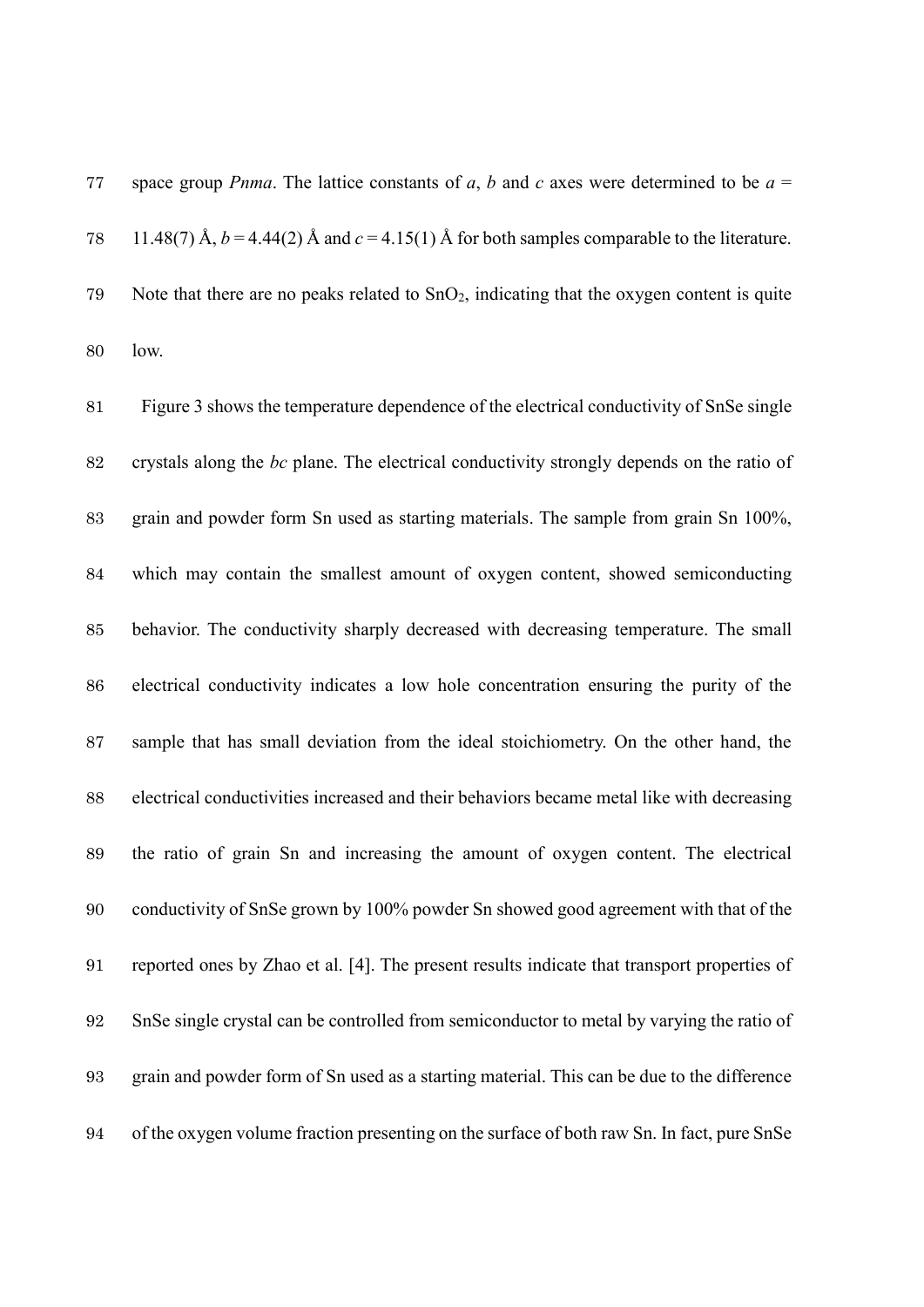| $\bf 95$          | is known as a p-type semiconductor [1-3], which is in good agreement with our                  |
|-------------------|------------------------------------------------------------------------------------------------|
| 96                | semiconducting SnSe single crystals with the lowest amount of oxygen content. Hole             |
| 97                | carrier can be doped by the lack of Sn [1]. Our metallic SnSe could also be explained by       |
| 98                | the increase of hole carrier with increasing the Sn deficiency, which can be caused by the     |
| $\boldsymbol{99}$ | deviation from the stoichiometry due to the oxidization of the surface of raw Sn. In any       |
| 100               | case the existence of oxygen plays the important role to change the electronic state of        |
| 101               | SnSe, possibly by interacting with a lone pair or existing in an interstitial site, and so on. |
| 102               | Further investigation on the mechanism of oxygen effect for electrical conduction would        |
| 103               | be important for the comprehension of intrinsic properties of SnSe.                            |
| 104               | We found that the different electrical conductivity reported by several groups could be        |
| 105               | intrinsically related to the amount of oxygen content during the synthesis. We succeeded       |
| 106               | in controlling the transport properties of SnSe single crystals by changing the oxygen         |
| 107               | amount presented in raw Sn as a surface oxidization. The electrical conducting behavior        |
| 108               | varied from semiconductor to metal with increase of oxygen amount.                             |
| 109               |                                                                                                |

 This work was partly supported by JST CREST Grant No. JPMJCR16Q6, and JSPS KAKENHI Grant No. JP16J05432.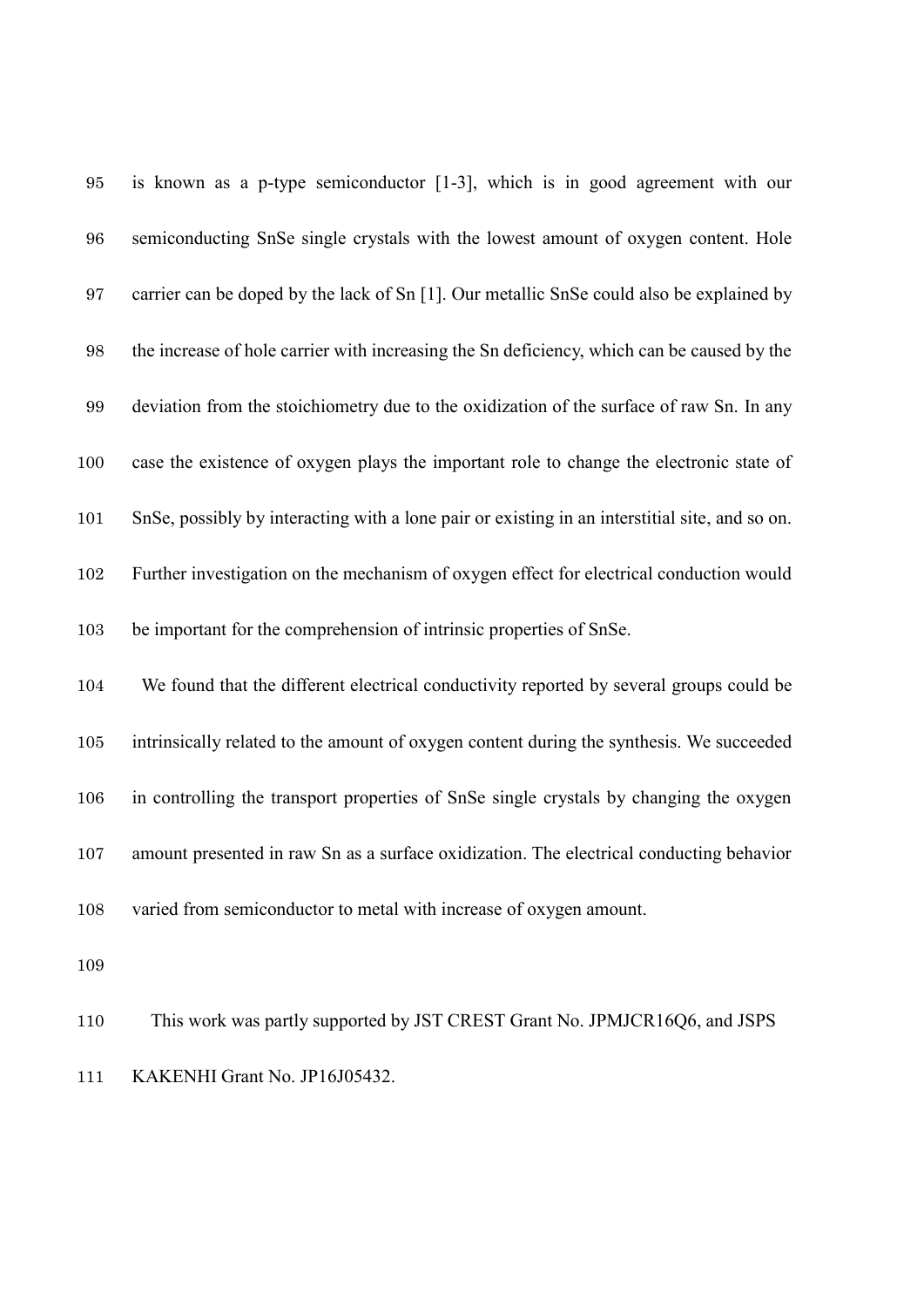- ‡Corresponding author: Aichi Yamashita
- E-mail: YAMASHITA.Aichi@nims.go.jp
- Postal address: National Institute for Materials Science, 1-2-1 Sengen, Tsukuba, Ibaraki
- 305-0047, Japan
- Tel.: (+81)29-851-3354 ext. 2976
- 
- 
- [1] H. Maier and D. R. Daniel, J. Electronic Materials **6**, 693 (1977)
- [2] Martin Parenteau and Cosmo Carlone, Phys. Rev. B **41**, 5227 (1990)
- [3] Takeshi Inoue, Hidenori Hiramatsu, Hideo Hosono, and Toshio Kamiya, J. Appl. Phys.
- 118, 205302 (2015)
- [4] Li-Dong Zhao, Shih-Han Lo, Yongsheng Zhang, Hui Sun, Gangjian Tan, Ctirad
- Uher, C. Wolverton, Vinayak P. Dravid & Mercouri G. Kanatzidis, Nature **508**, 373
- (2014)
- [5] Li-Dong Zhao, Gangjian Tan, Shiqiang Hao, Jiaqing He, Yanling Pei, Hang Chi, Heng
- Wang, Shengkai Gong, Huibin Xu, Vinayak P. Dravid, Ctirad Uher, G. Jeffrey Snyder,
- Chris Wolverton, Mercouri G. Kanatzidis, Science **351**, 6269 (2015)
- [6] Yajie Fu, Jingtao Xu, Guo-Qiang Liu, Jingkai Yang, Xiaojian Tan, Zhu Liu, Haiming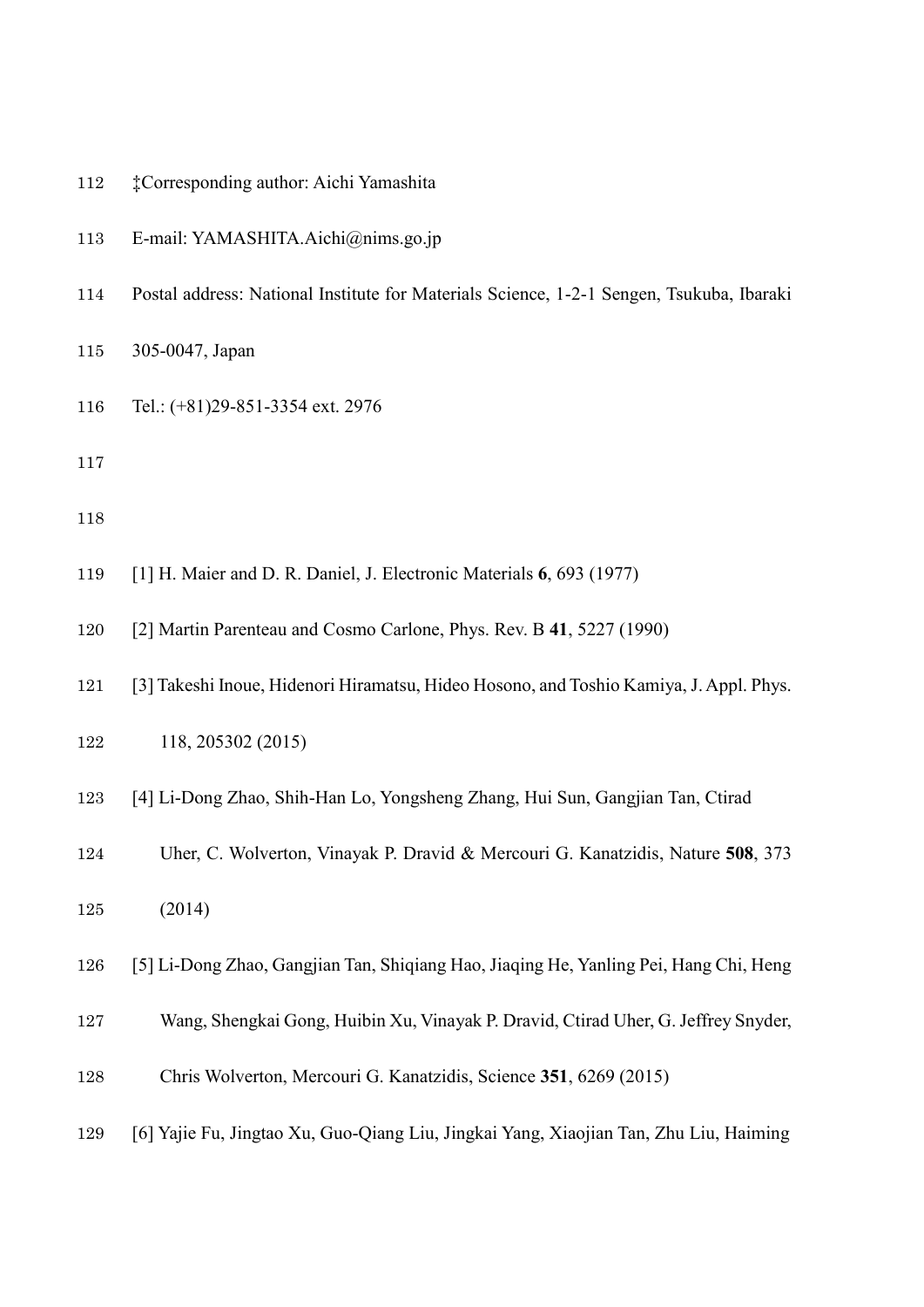- Qin, Hezhu Shao, Haochuan Jiang, Bo Liang, and Jun Jiang, J. Mater. Chem. C, **4**, 1201 (2016)
- [7] J. C. Li, D. Li, X.Y. Qina, J. Zhang, Scripta Materialia **126**, 6–10, (2017)
- [8] Yi Li, Bin He, Joseph P. Heremans, Ji-Cheng Zhao, Journal of Alloys and
- Compounds **669**, 224 (2016)
- [9] Yulong Li, Xun Shi, Dudi Ren, Jikun Chen, and Lidong Chen, Energies, **8**, 6275
- (2015)
- [10] Xue Wang, Jingtao Xu, Guoqiang Liu, Yajie Fu, Zhu Liu, Xiaojian Tan, Hezhu
- Shao, Haochuan Jiang, Tianya Tan , and Jun Jiang, Appl. Phys. Lett. **108**, 083902
- (2016)
- [11] Guodong Tang, Qiang Wen, Teng Yang, Yang Cao, Wei Wei, Zhihe Wang, Zhidong
- Zhangb and Yusheng Li, RSC Adv., **7**, 8258 (2017)
- [12] Eyob K. Chere, Qian Zhang, Keshab Dahal, Feng Cao, Jun Mao, and Zhifeng Ren,
- J. Mater. Chem. A, **4**, 1848(2016)
- [13] Qian Zhang, Eyob Kebede Chere, Jingying Sun, Feng Cao, Keshab Dahal, Shuo
- Chen, Gang Chen, and Zhifeng Ren, Adv. Energy Mater., **2015**, 1500360 (2015)
- [14] Hongliang Liu, Xin Zhang, Songhao Li, Ziqun Zhou, Yanqin Liu, and Jiuxing
- Zhang, Journal of Electronic Materials, **46**, (2017)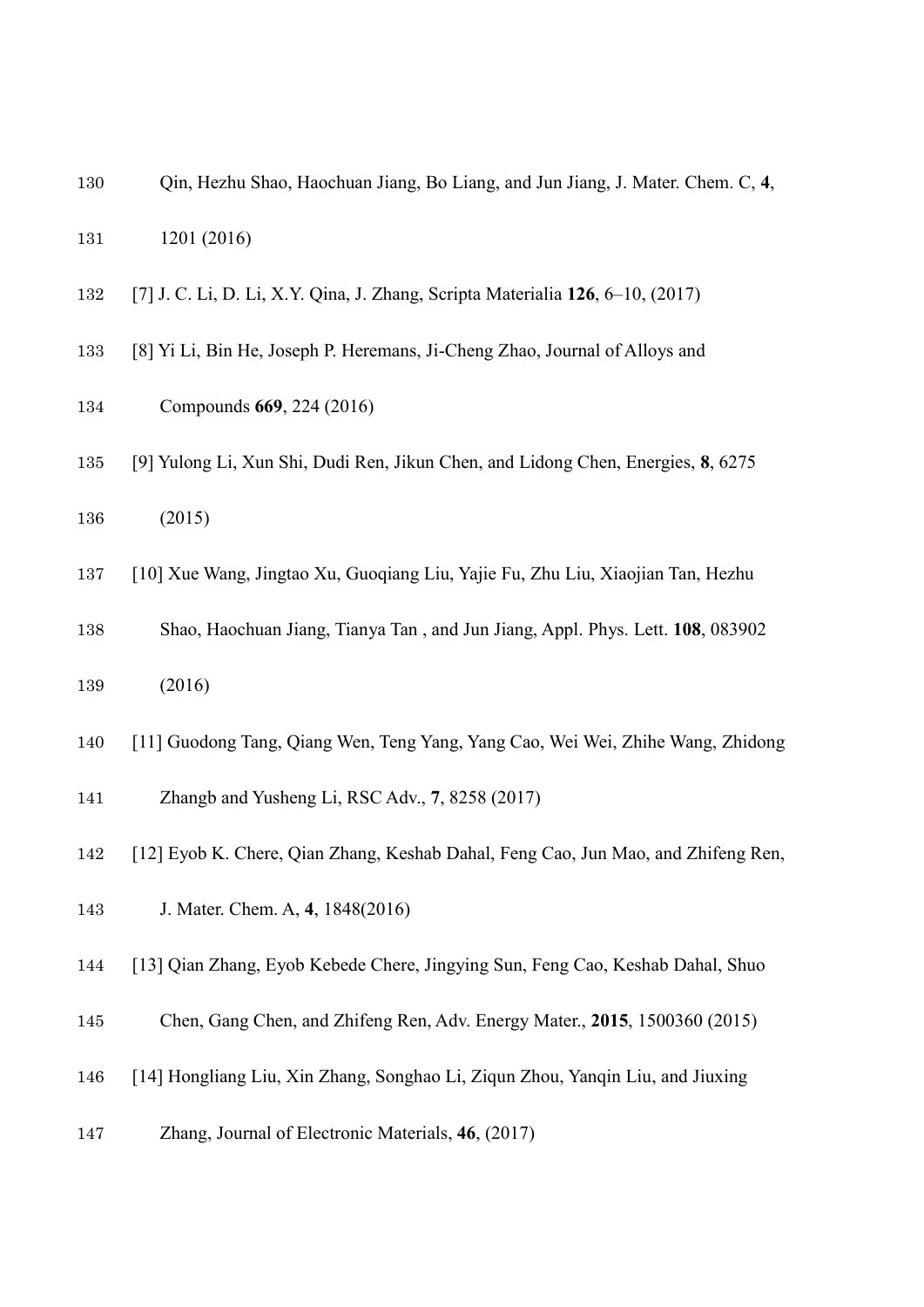| 148 | [15] M. Gharsallah, F. Serrano-Sánchez, N. M. Nemes, F. J. Mompeán, J. L. Martínez,    |
|-----|----------------------------------------------------------------------------------------|
| 149 | M. T. Fernández-Díaz, F. Elhalouani & J. A. Alonso, Scientific Reports 6, 26774        |
| 150 | (2016)                                                                                 |
| 151 | [16] Anh Tuan Duong, Van Quang Nguyen, Ganbat Duvjir, Van Thiet Duong, Suyong          |
| 152 | Kwon, Jae Yong Song, Jae Ki Lee, Ji Eun Lee, SuDong Park, Taewon Min,                  |
| 153 | Jaekwang Lee, Jungdae Kim & Sunglae Cho, Nature Communications 7, 13713                |
| 154 | (2016)                                                                                 |
| 155 | [17] Kunling Peng, Xu Lu, Heng Zhan, Si Hui, Xiaodan Tang, Guiwen Wang, Jiyan Dai,     |
| 156 | Ctirad Uher, Guoyu Wang, Xiaoyuan Zhou, Energy and Environmental Science, 9,           |
| 157 | 454-460 (2016)                                                                         |
| 158 | [18] Cheng-Lung Chen, Heng Wang, Yang-Yuan Chen, Tristan Day, G. Jeffrey Snyder, J.    |
| 159 | Mater. Chem. A, 2, 11171-11176, (2014)                                                 |
| 160 | [19] D. Ibrahim, J.-B. Vaney, S. Sassi, C. Candolfi, V. Ohorodniichuk, P. Levinsky, C. |
| 161 | Semprimoschnig, A. Dauscher, and B. Lenoir, Appl. Phys. Lett. 110, 032103              |
| 162 | (2017)                                                                                 |
|     |                                                                                        |

- [20] F. Serrano-Sánchez, M. Gharsallah, N. M. Nemes, F. J. Mompean, J. L. Martínez,
- and J. A. Alonso, Appl. Phys. Lett. **106**, 083902 (2015)
- [21] Niraj Kumar Singh, Sivaiah Bathula, Bhasker Gahtori, Kriti Tyagi, D. Haranath,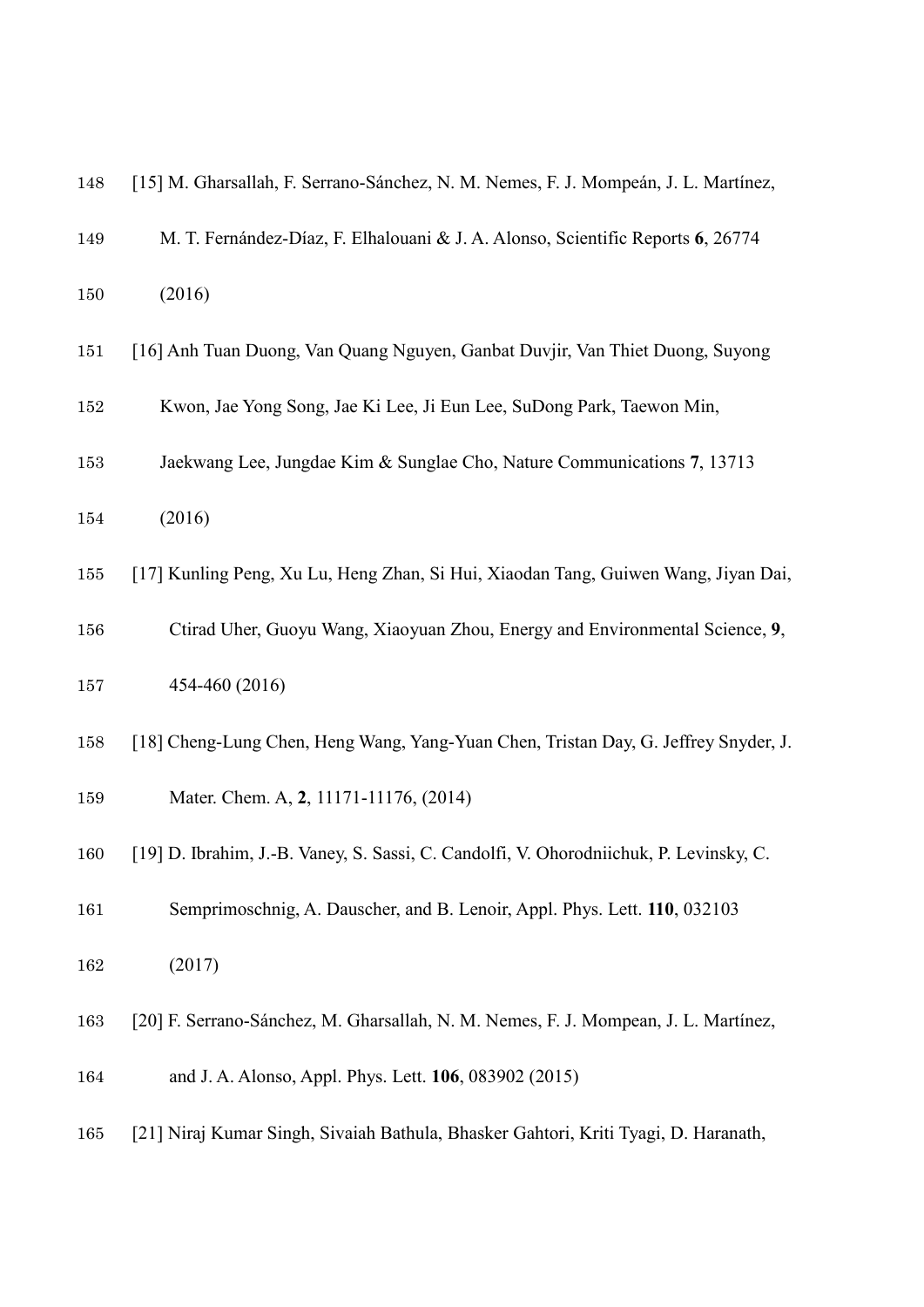| 167 | [22] S. Sassi, C. Candolfi, J.-B. Vaney, V. Ohorodniichuk, P. Masschelein, A. Dauscher, |
|-----|-----------------------------------------------------------------------------------------|
| 168 | and B. Lenoir, Appl. Phys. Lett. 104, 212105 (2014)                                     |
| 169 | [23] Tian-Ran Wei, Chao-Feng Wu, Xiaozhi Zhang, Qing Tan, Li Sun, Yu Pan and            |
| 170 | Jing-Feng Li, Phys. Chem. Chem. Phys., 17, 30102-30109, (2015)                          |
| 171 | [24] L. Kövér, Zs. Kovács, R. Sanjinés, G. Moretti, I. Cserny, G. Margaritondo,         |
| 150 | I Delights II Adopti Conferenced Intenfers Anglesia 22 AC1 ACC (1005)                   |

J. Pálinkás, H. Adachi, Surface and Interface Analysis, **23**, 461-466, (1995)

Ajay Dhar, Journal of Alloys and Compounds, **668**, 152-158, (2016)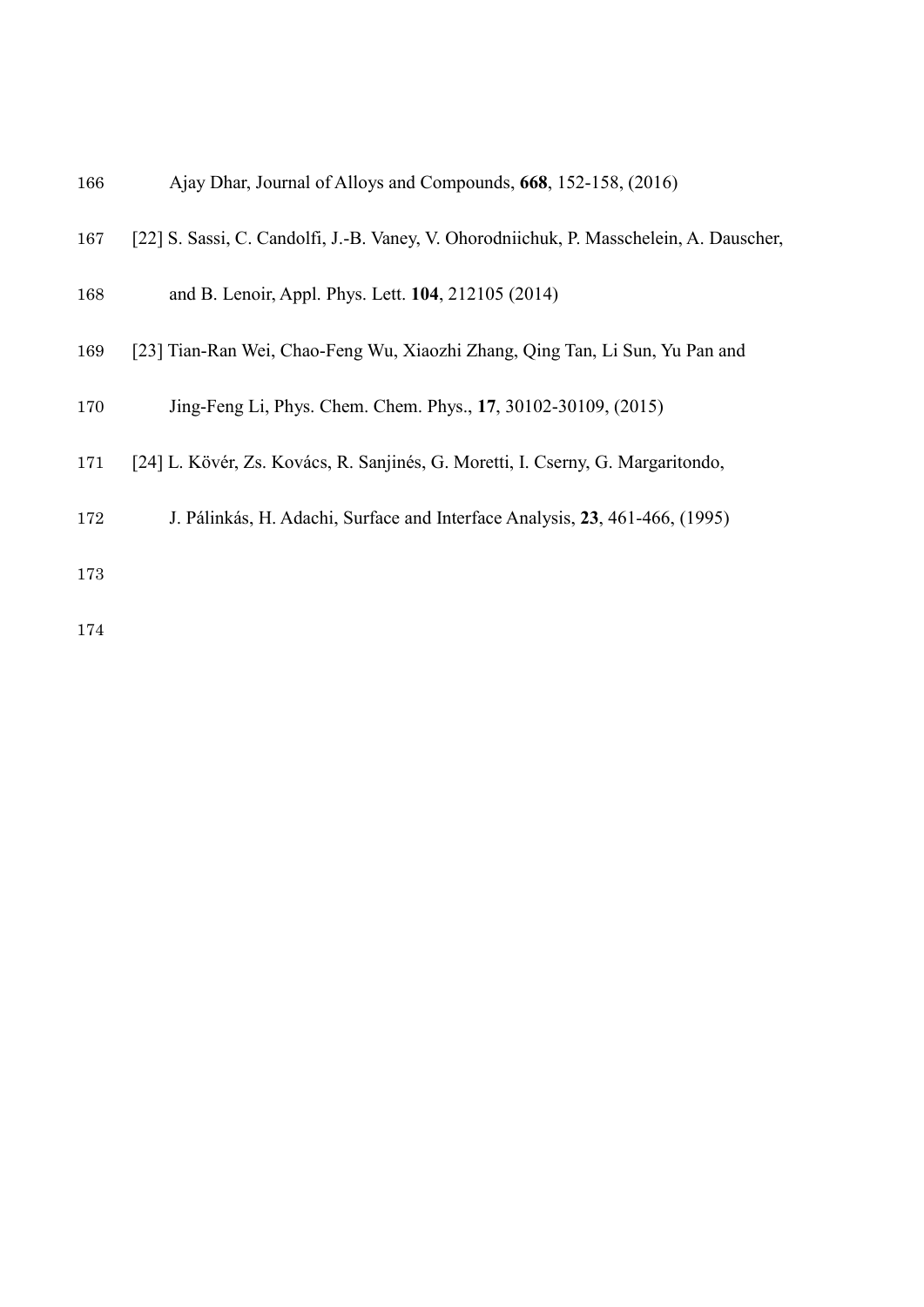- 175 Fig. 1 (Color online) Sn  $3d_{5/2}$  XPS spectrum for the surface of grain and powder Sn.
- Fig. 2 (Color online) XRD patterns of the pulverized SnSe single crystals synthesized
- from grain and powder Sn.
- Fig. 3 (Color online) Temperature dependence of the electrical conductivity of SnSe
- single crystals along the *bc*-plane grown by using different ratio of grain and powder form
- Sn as a starting material.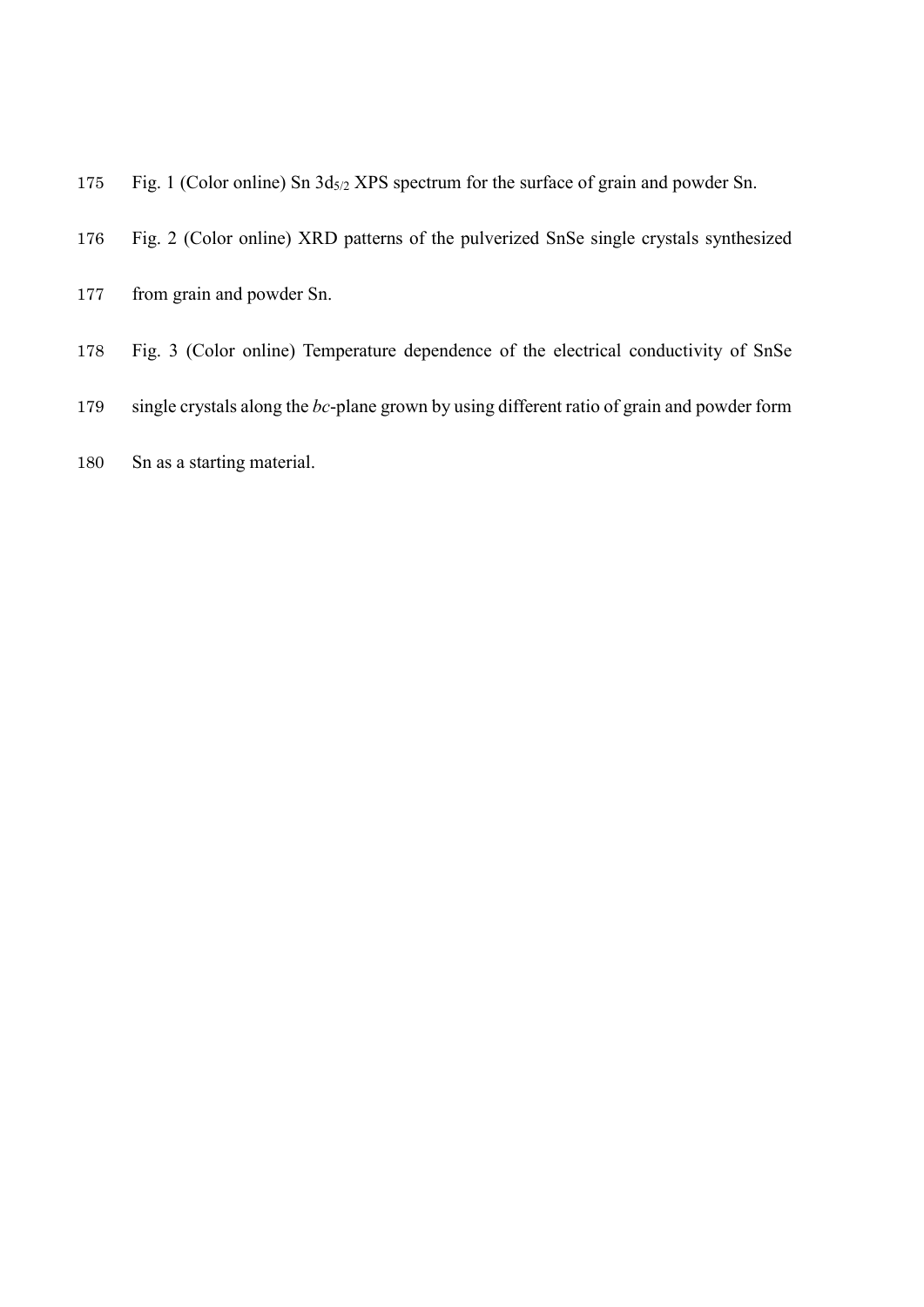

- Fig.2
- 
-